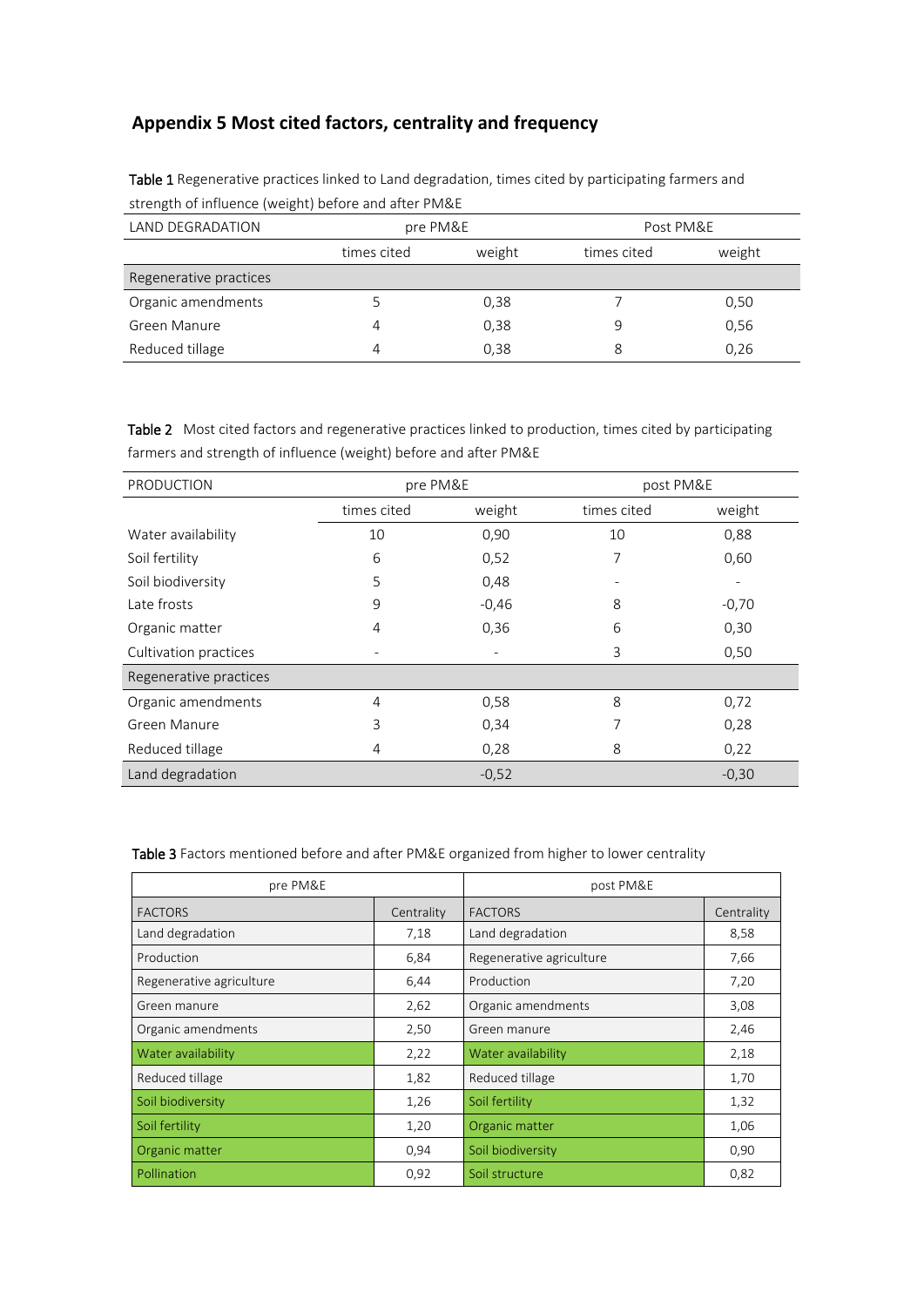| <b>Almond price</b>                                            | 0,84 | <b>Torrential rainfalls</b>                                    | 0,80 |
|----------------------------------------------------------------|------|----------------------------------------------------------------|------|
| Intensive tillage                                              | 0,72 | Self-fulfillment, satisfaction and personal<br>development     | 0,80 |
| Self-fulfillment, satisfaction and personal<br>development     | 0,70 | Late frosts                                                    | 0,78 |
| <b>Torrential rainfalls</b>                                    | 0,70 | Agrotoxics                                                     | 0,70 |
| CAP improvement plans                                          | 0,70 | <b>Droughts</b>                                                | 0,62 |
| Deforestation                                                  | 0,66 | Intensive tillage                                              | 0,62 |
| <b>Tillage</b>                                                 | 0,60 | <b>Almond price</b>                                            | 0,60 |
| Almond tree health                                             | 0,58 | Learning and experimenting                                     | 0,58 |
| <b>Agrotoxics</b>                                              | 0,50 | Knowledge and experience<br>requirements (Professionalization) | 0,56 |
| Biodiversity                                                   | 0,48 | Sustainability                                                 | 0,52 |
| Late frosts                                                    | 0,46 | <b>Heavy machinery</b>                                         | 0,52 |
| <b>Chemical fertilizers</b>                                    | 0,44 | <b>Cultivation practices</b>                                   | 0,50 |
| Loss of traditional knowledge                                  | 0,40 | Bequest values                                                 | 0,48 |
| <b>Operational costs decreases</b>                             | 0,40 | Almond performance                                             | 0,46 |
| Knowledge and experience requirements<br>(Professionalization) | 0,38 | <b>Tillage</b>                                                 | 0,46 |
| Pests and diseases                                             | 0,38 | Pests and diseases                                             | 0,44 |
| Input costs increases                                          | 0,34 | Profitability                                                  | 0,44 |
| Overgrazing                                                    | 0,32 | <b>Chemical fertilizers</b>                                    | 0,44 |
| <b>Removal of SWCM</b>                                         | 0,30 | Removal of SWCM                                                | 0,42 |
| Learning and experimenting                                     | 0,30 | No tillage                                                     | 0,42 |
| Soil structure                                                 | 0,30 | <b>Almond variety</b>                                          | 0,40 |
| Heavy machinery                                                | 0,30 | <b>Belonging feeling</b>                                       | 0,40 |
| <b>Cultivation practices</b>                                   | 0,28 | Biodiversity                                                   | 0,38 |
| Networking                                                     | 0,26 | Input costs increases                                          | 0,32 |
| Management responding to agribusiness<br>model                 | 0,26 | Operational costs decreases                                    | 0,32 |
| Monoculture                                                    | 0,26 | Pruning                                                        | 0,30 |
| <b>Droughts</b>                                                | 0,22 | Sun                                                            | 0,30 |
| Labor decreases                                                | 0,22 | Almond tree health                                             | 0,30 |
| Almond performance                                             | 0,22 | Bare soil                                                      | 0,28 |
| <b>Bare soil</b>                                               | 0,20 | Land abandonment                                               | 0,26 |
| Land use change                                                | 0,20 | Demonstrative effect                                           | 0,24 |
| Bequest values                                                 | 0,18 | Land use change                                                | 0,22 |
| Innovation & adaptation capacity                               | 0,18 | Pest treatment                                                 | 0,20 |
| <b>Fossil fuels use reduction</b>                              | 0,16 | Pig slurry                                                     | 0,20 |
| <b>Almond variety</b>                                          | 0,16 | Pollination                                                    | 0,20 |
| Down-slope tillage                                             | 0,16 | Management responding to agribusiness<br>model                 | 0,18 |
| Slope                                                          | 0,16 | West winds                                                     | 0,18 |
| Initial investment increases                                   | 0,14 | Benefits to sheep farming                                      | 0,18 |
| Profitability                                                  | 0,12 | Initial investment increases                                   | 0,16 |
| Overexploitation of water resources                            | 0,12 | Landscape restoration                                          | 0,16 |
| <b>Plantation design</b>                                       | 0,10 | <b>Territory revaluation</b>                                   | 0,16 |
| Policies favoring almond purchases                             | 0,10 | CAP improvement plans                                          | 0,16 |